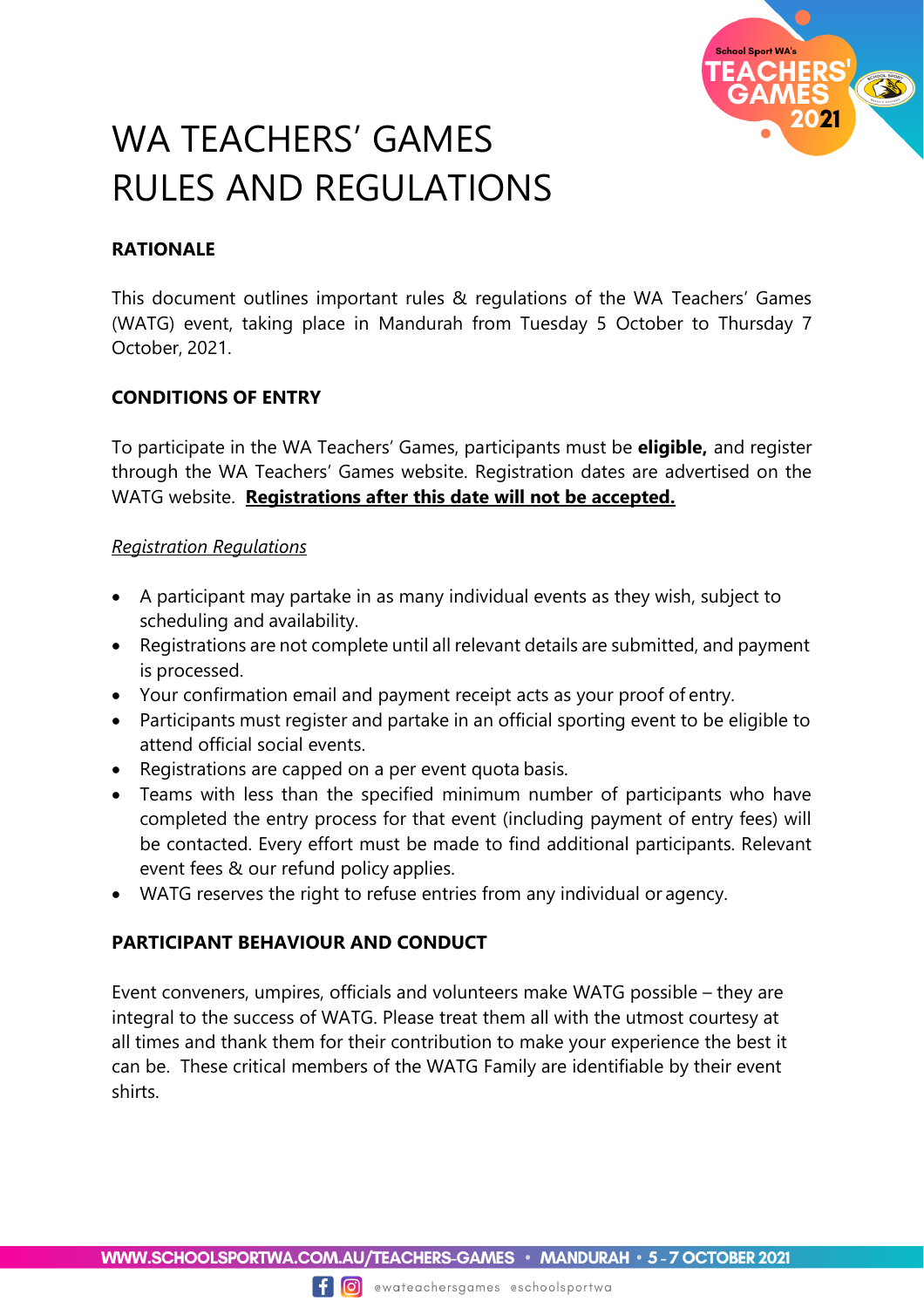

### **WATG FEES**

The WA Teachers' Games has two types of fees: the overall registration fee & individual event fees. Payment of all fees shall be by credit card at the end of the respective registration.

#### WATG Registration Fee

The registration fee (\$35) covers the overall delivery of WATG, your showbag, medals, banners, signage and printing, functions, staffing, volunteers and more. **The WATG registration fee is non-refundable.**

#### Event Fees

Each individual event (sport or social) attracts a further fee. These fees are variable according to the event and are set by the event provider in conjunction with WATG Manager. A participant may partake in as many individual events as they wish, subject to scheduling and availability. Event fees for 2021 are yet to be confirmed, this covers venue costs, convener costs, equipment, umpires, officials, and in some cases, catering. Specific costs for each event will be detailed on each event page on the WATG website.

#### **EVENT REGULATIONS**

#### General Event Regulations

- All participants must be registered to compete and partake in WATG events; identifiable by their event lanyard.
- All events will be conducted at various venues throughout the host city; the City of Mandurah.
- Team members must play in at least one preliminary game to be eligible for finals.
- Most, if not all events carry a minimum number requirement to ensure a competition for medals and/or to ensure the event remains viable. Some events may set a maximum number of participants due to venue, time and competitions limitations.

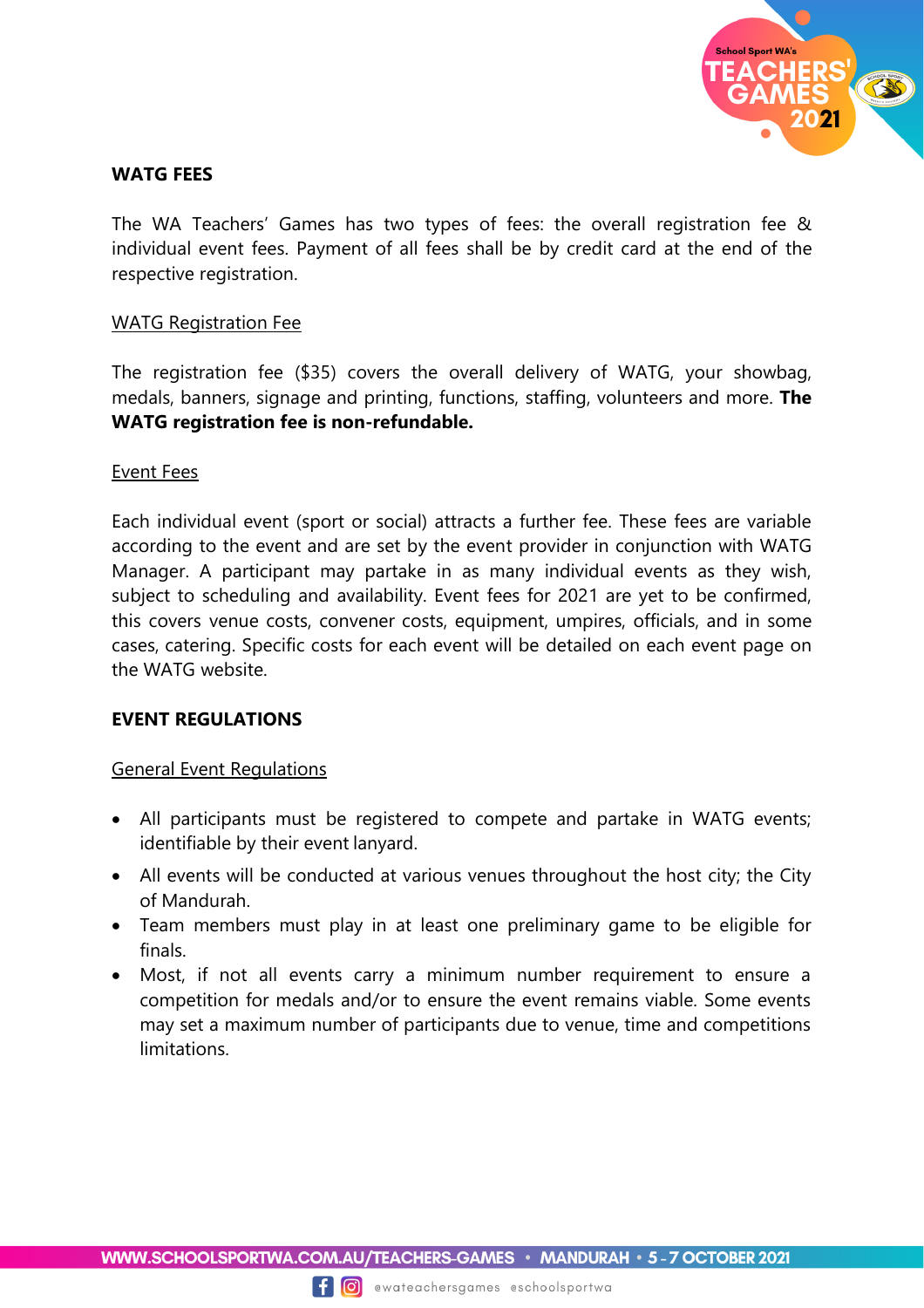

#### Event Awards

Medals will be provided for each sanctioned event. Medal presentations will be made at the conclusion of the final of each event. Those who do not attend medal presentation ceremonies may nominate somebody to collect their medal for them; or collect from WATG staff. Only registered team members are eligible for medals; and medals are not provided for coaches or other team officials.

### Event Changes & Cancellations

Any event may be cancelled by mutual agreement between the WATG Manager and the respective event provider. WATG staff will initiate steps to notify all affected entrants and issue refunds and/or re-allocate entries on a case-by-case basis. Most, if not all events carry a minimum number requirement to ensure a competition for medals and/or to ensure the event remains viable. Some events may set a maximum number of participants due to venue, time and competitions limitations.

Events with less than the minimum number of entries specified for a viable competition will be cancelled and participants notified; with those affected eligible for a full refund as per the WATG Refund Policy.

Should an event be cancelled at WATG due to inclement weather, every effort will be made by WATG staff to re-allocate affected participants to an alternative event as per the WATG Wet Weather Plan. If this is not possible, those affected will be eligible for a full refund as per the WATG Refund Policy.

WATG reserves the right to alter the venues, times, dates, location and event programming wherever it sees fit. Notification of any changes will be supplied to the affected participants and all such changes will be reflected on the WATG website and social media channels.

# Event Rules, Disciplinary Procedures, Appeals & Protests

 Each event is operated and run under the rules as set by the event provider or convener engaged by WATG, or in conjunction with the rules of the state or national governing sporting body.